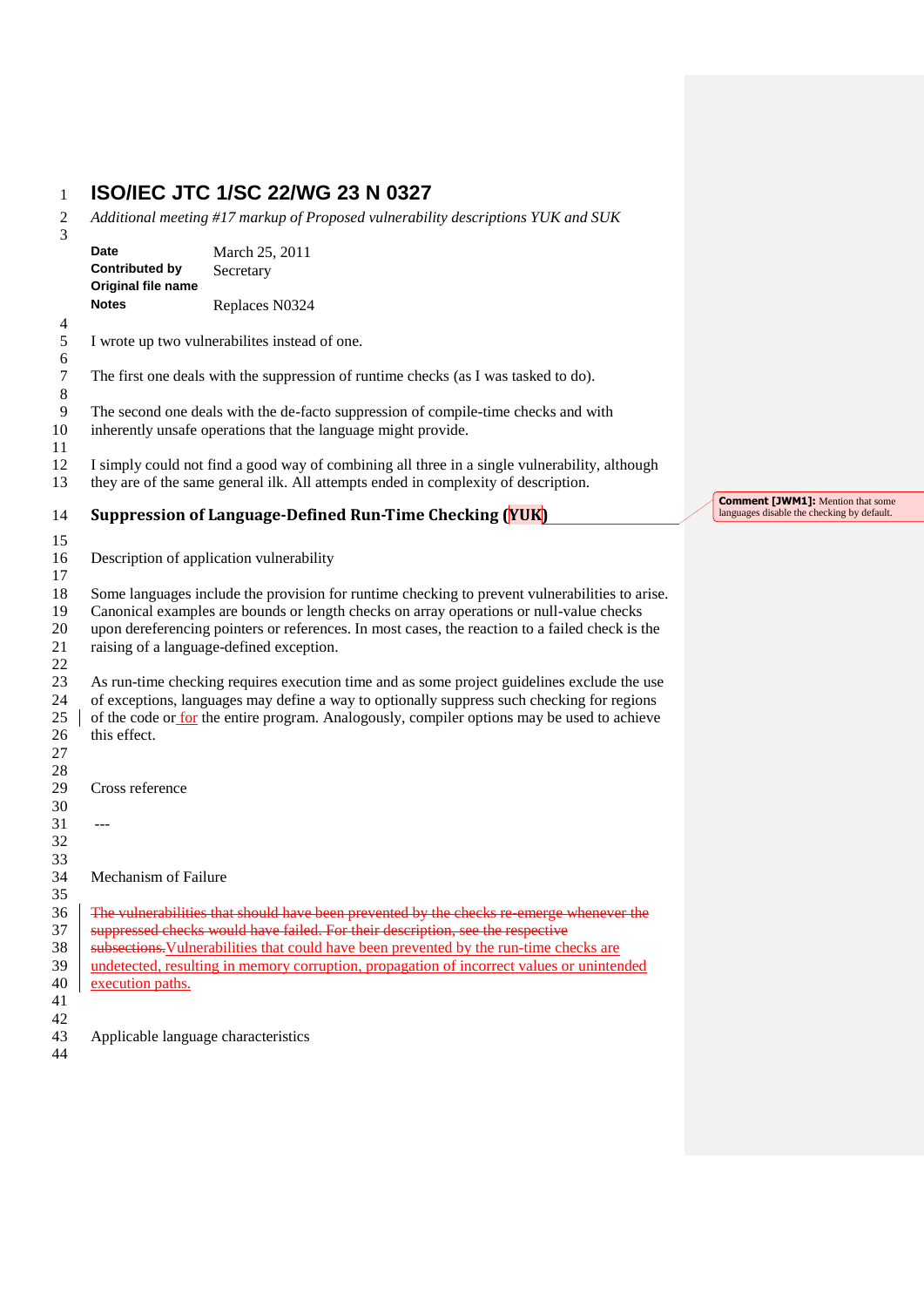| 45<br>46<br>47             | This vulnerability description is intended to be applicable to languages with the following<br>characteristics:                                                                                                                                                                                                                                                                       |                                                            |  |  |  |
|----------------------------|---------------------------------------------------------------------------------------------------------------------------------------------------------------------------------------------------------------------------------------------------------------------------------------------------------------------------------------------------------------------------------------|------------------------------------------------------------|--|--|--|
| 48<br>49                   | Languages that define runtime checks to prevent certain vulnerabilities and<br>$\bullet$                                                                                                                                                                                                                                                                                              |                                                            |  |  |  |
| 50<br>51                   | • Languages that allow the above checks to be suppressed,                                                                                                                                                                                                                                                                                                                             | Formatted: List Paragraph, No bullets or                   |  |  |  |
| 52<br>53                   | • Languages or compilers that suppress checking by default, or                                                                                                                                                                                                                                                                                                                        | numbering<br>Formatted: Bulleted + Level: $1 +$ Aligned at |  |  |  |
| 54<br>55                   | • Languages, whose compilers or interpreters provide options to omit the above checks                                                                                                                                                                                                                                                                                                 | $0.25" + Tab$ after: $0.5" + Indent$ at: $0.5"$            |  |  |  |
| 56<br>57<br>58             | Avoiding the vulnerability                                                                                                                                                                                                                                                                                                                                                            |                                                            |  |  |  |
| 59<br>60<br>61             | Software developers can avoid the vulnerability or mitigate its ill effects in the following<br>ways:                                                                                                                                                                                                                                                                                 |                                                            |  |  |  |
| 62<br>63<br>64             | Do not suppress checks or restrict such suppression to the most performance critical<br>sections of the code. Do not suppress checks at all or restrict the suppression of checks<br>to regions of the code that have been proved to be performance-critical.                                                                                                                         |                                                            |  |  |  |
| 65<br>66<br>67<br>68       | If the default behaviour of the compiler or the language is to suppress checks, then<br>enable them.                                                                                                                                                                                                                                                                                  | Formatted: Indent: Left: 0.5", No bullets o<br>numbering   |  |  |  |
| 69<br>70                   | Where checks are suppressed, verify that the suppressed checks could not have failed.<br>٠                                                                                                                                                                                                                                                                                            |                                                            |  |  |  |
| 71<br>72                   | Clearly identify code sections where checks are suppressed.<br>٠                                                                                                                                                                                                                                                                                                                      |                                                            |  |  |  |
| 73<br>74<br>75<br>76<br>77 | Do not assume that checks in code verified to satisfy all checks could not fail<br>$\bullet$<br>nevertheless due to hardware faults.                                                                                                                                                                                                                                                  |                                                            |  |  |  |
| 78                         | <b>Provision of Inherently Unsafe Operations (SUK)</b>                                                                                                                                                                                                                                                                                                                                |                                                            |  |  |  |
| 79<br>80<br>81             | Description of application vulnerability                                                                                                                                                                                                                                                                                                                                              |                                                            |  |  |  |
| 82<br>83<br>84             | Languages define semantic rules to be obeyed by legal programs. Compilers enforce these<br>rules and reject violating programs.                                                                                                                                                                                                                                                       |                                                            |  |  |  |
| 85<br>86<br>$87\,$<br>88   | A canonical example are the rules of type checking, intended among other reasons to prevent<br>semantically incorrect assignments, such as characters to pointers, meter to feet, euro to<br>dollar, real numbers to booleans, or complex numbers to two-dimensional coordinates.                                                                                                     |                                                            |  |  |  |
| 89<br>90<br>91<br>92       | Yet, occasionally there arises a need to step outside the rules of the type model to achieve<br>needed functionally. A typical such situation is the casting of memory as part of the<br>implementation of a heap allocator to the type of object for which the memory is allocated. A<br>type-safe assignment is impossible for this functionality. Thus, a capability for unchecked |                                                            |  |  |  |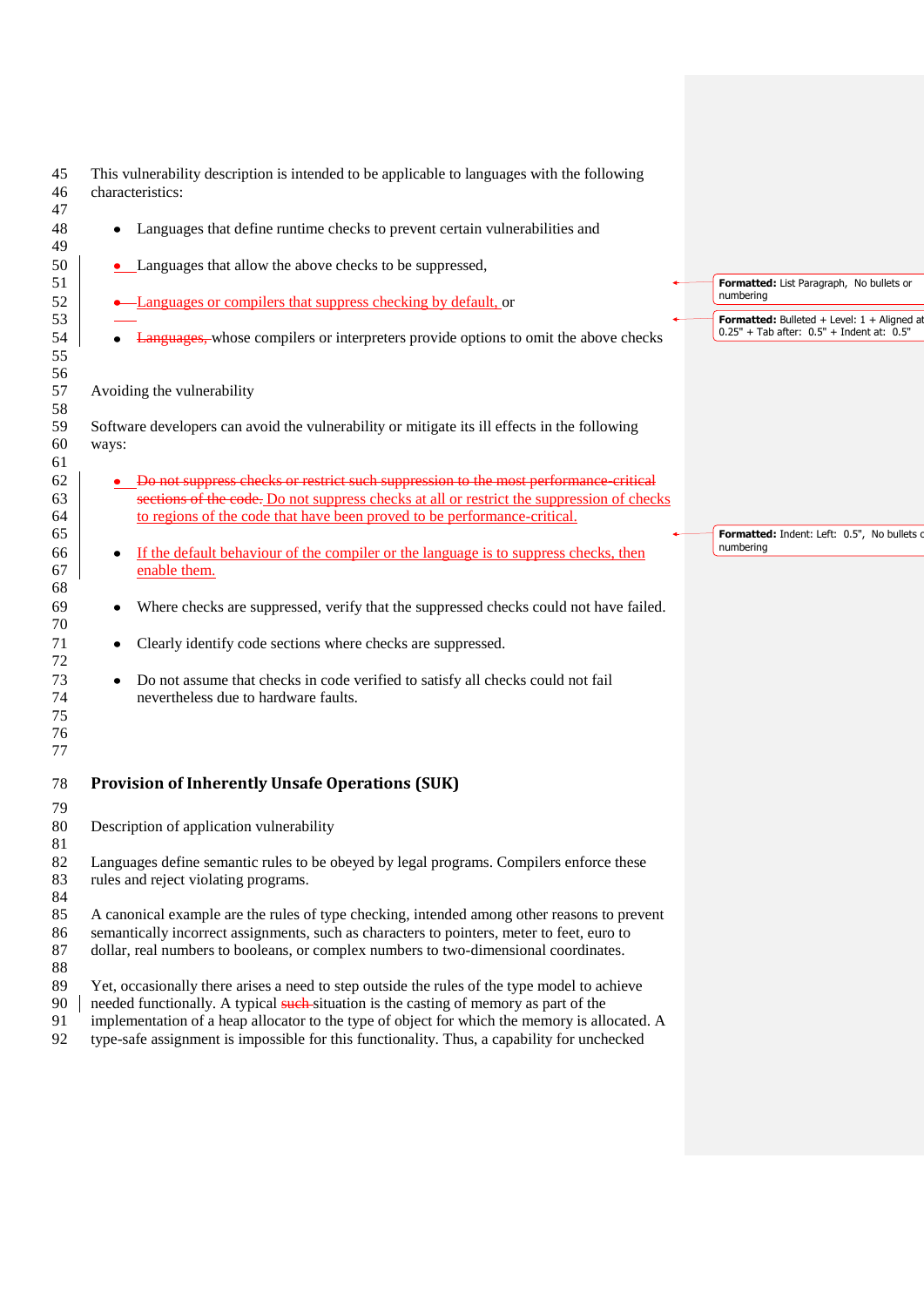| 93<br>94<br>95 | "type casting" between arbitrary types to interpret the bits in a different fashion is a necessary<br>but inherently unsafe operation, without which the type-safe allocator cannot be programmed. |  |  |
|----------------|----------------------------------------------------------------------------------------------------------------------------------------------------------------------------------------------------|--|--|
| 96<br>97       | Another example is the provision of operations known to be inherently unsafe, such as the<br>deallocation of heap memory without prevention of dangling references.                                |  |  |
| 98             |                                                                                                                                                                                                    |  |  |
| 99             | A third example is any interfacing with another language, since the checks ensuring type-                                                                                                          |  |  |
| 100            | safeness rarely extend across language boundaries.                                                                                                                                                 |  |  |
| 101            |                                                                                                                                                                                                    |  |  |
| 102            | These inherently unsafe operations constitute a vulnerability, since they can (and will) be used                                                                                                   |  |  |
| 103            | by programmers in situations where their use is neither necessary nor appropriate. As the                                                                                                          |  |  |
| 104            | knowledge of the programmer about implementation details may be incomplete or incorrect,                                                                                                           |  |  |
| 105            | unintended execution semantics may result.                                                                                                                                                         |  |  |
| 106            |                                                                                                                                                                                                    |  |  |
| 107            | The vulnerability is eminently exploitable to violate program security.                                                                                                                            |  |  |
| 108            |                                                                                                                                                                                                    |  |  |
| 109            |                                                                                                                                                                                                    |  |  |
| 110            | Cross reference                                                                                                                                                                                    |  |  |
| 111            |                                                                                                                                                                                                    |  |  |
| 112            | $---$                                                                                                                                                                                              |  |  |
| 113            |                                                                                                                                                                                                    |  |  |
| 114            | Mechanism of Failure                                                                                                                                                                               |  |  |
| 115            |                                                                                                                                                                                                    |  |  |
| 116            | The use of inherently unsafe operations or the sSuppression of checkings of the use of                                                                                                             |  |  |
| 117            | inherently unsafe operations circumvents the checks features that are normally applied to                                                                                                          |  |  |
| 118            | ensure safe execution. Control flow, data values, and memory accesses can be corrupted as a                                                                                                        |  |  |
| 119            | consequence. See the respective vulnerabilities resulting from such corruption.                                                                                                                    |  |  |
| 120            |                                                                                                                                                                                                    |  |  |
| 121<br>122     |                                                                                                                                                                                                    |  |  |
| 123            | Applicable language characteristics                                                                                                                                                                |  |  |
| 124            |                                                                                                                                                                                                    |  |  |
| 125            | This vulnerability description is intended to be applicable to languages with the following<br>characteristics:                                                                                    |  |  |
| 126            |                                                                                                                                                                                                    |  |  |
| 127            | Languages that allow compile-time checks for the prevention of vulnerabilities to be<br>$\bullet$                                                                                                  |  |  |
| 128            | suppressed by compiler or interpreter options or by language constructs, or                                                                                                                        |  |  |
| 129            |                                                                                                                                                                                                    |  |  |
| 130            | Languages that provide inherently unsafe operations<br>٠                                                                                                                                           |  |  |
| 131            |                                                                                                                                                                                                    |  |  |
| 132            |                                                                                                                                                                                                    |  |  |
| 133            | Avoiding the vulnerability                                                                                                                                                                         |  |  |
| 134            |                                                                                                                                                                                                    |  |  |
| 135            | Software developers can avoid the vulnerability or mitigate its ill effects in the following                                                                                                       |  |  |
| 136            | ways:                                                                                                                                                                                              |  |  |
| 137            |                                                                                                                                                                                                    |  |  |
| 138            | Restrict the suppression of compile-time checks to where the suppression is<br>$\bullet$                                                                                                           |  |  |
| 139            | functionally essential.                                                                                                                                                                            |  |  |
| 140            |                                                                                                                                                                                                    |  |  |
| 141            | Use inherently unsafe operations only when they are functionally essential.                                                                                                                        |  |  |
| 142            |                                                                                                                                                                                                    |  |  |